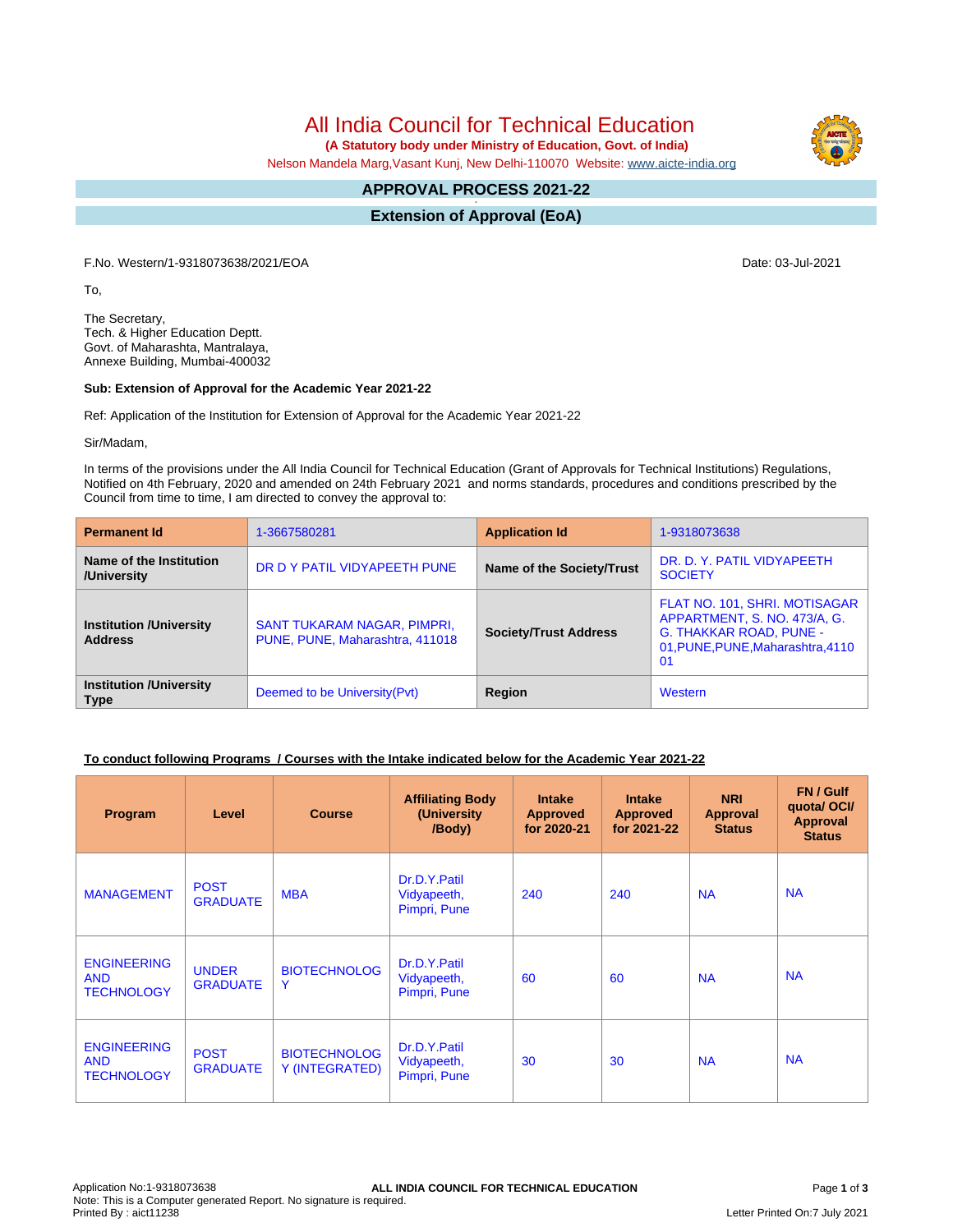| <b>ENGINEERING</b><br><b>AND</b><br><b>TECHNOLOGY</b> | <b>UNDER</b><br><b>GRADUATE</b> | <b>MEDICAL</b><br><b>BIOTECHNOLGY</b>                                       | Dr.D.Y.Patil<br>Vidyapeeth,<br>Pimpri, Pune | 60          | 60         | <b>NA</b> | <b>NA</b> |
|-------------------------------------------------------|---------------------------------|-----------------------------------------------------------------------------|---------------------------------------------|-------------|------------|-----------|-----------|
| <b>ENGINEERING</b><br><b>AND</b><br><b>TECHNOLOGY</b> | <b>UNDER</b><br><b>GRADUATE</b> | <b>ARTIFICIAL</b><br><b>INTELLIGENCE</b><br>(AI) AND DATA<br><b>SCIENCE</b> | Dr.D.Y.Patil<br>Vidyapeeth,<br>Pimpri, Pune | $\mathbf 0$ | $60^{#}\%$ | <b>NA</b> | <b>NA</b> |

## Approved New Course(s)

#### **Approved Online Courses for 2021-22:**

| Sr.No. | Program    | Name of the Course                           | <b>Year Started</b> | Intake Approved 2021-22 |  |
|--------|------------|----------------------------------------------|---------------------|-------------------------|--|
| . .    | Management | <b>Masters In Business</b><br>Administration | 2020                | 10000                   |  |

**It is mandatory to comply with all the essential requirements as given in APH 2021-22 (Appendix 6)**

# **Important Instructions**

- 1. The State Government/ UT/ Directorate of Technical Education/ Directorate of Medical Education shall ensure that 10% of reservation for Economically Weaker Section (EWS) as per the reservation policy for admission, operational from the Academic year 2019-20 is implemented without affecting the reservation percentages of SC/ ST/ OBC/ General. However, this would not be applicable in the case of Minority Institutions referred to the Clause (1) of Article 30 of Constitution of India. Such Institution shall be permitted to increase in annual permitted strength over a maximum period of two years.
- 2. The Institution offering courses earlier in the Regular Shift, First Shift, Second Shift/Part Time now amalgamated as total intake shall have to fulfil all facilities such as Infrastructure, Faculty and other requirements as per the norms specified in the Approval Process Handbook 2021-22 for the Total Approved Intake. Further, the Institutions Deemed to be Universities/ Institutions having Accreditation/ Autonomy status shall have to maintain the Faculty: Student ratio as specified in the Approval Process Handbook.
- 3. Strict compliance of Anti-Ragging Regulation, Establishment of Committee for SC/ ST, Establishment of Internal Complaint Committee (ICC), Establishment of Online Grievance Redressal Mechanism, Barrier Free Built Environment for disabled and elderly persons, Fire and Safety Certificate should be maintained as per the provisions made in Approval Process Handbook and AICTE Regulation notified from time to time.
- 4. In case of any differences in content in this Computer generated Extension of Approval Letter, the content/information as approved by the Executive Council / General Council as available on the record of AICTE shall be final and binding.

**Prof.Rajive Kumar Member Secretary, AICTE**

Copy \*\* to:

- **1. The Director of Technical Education\*\*, Maharashtra**
- **2**. **The Registrar\*\*,** Dr.D.Y.Patil Vidyapeeth, Pimpri, Pune
- **3. The Principal / Director,** DR D Y PATIL VIDYAPEETH PUNE Sant Tukaram Nagar, Pimpri,